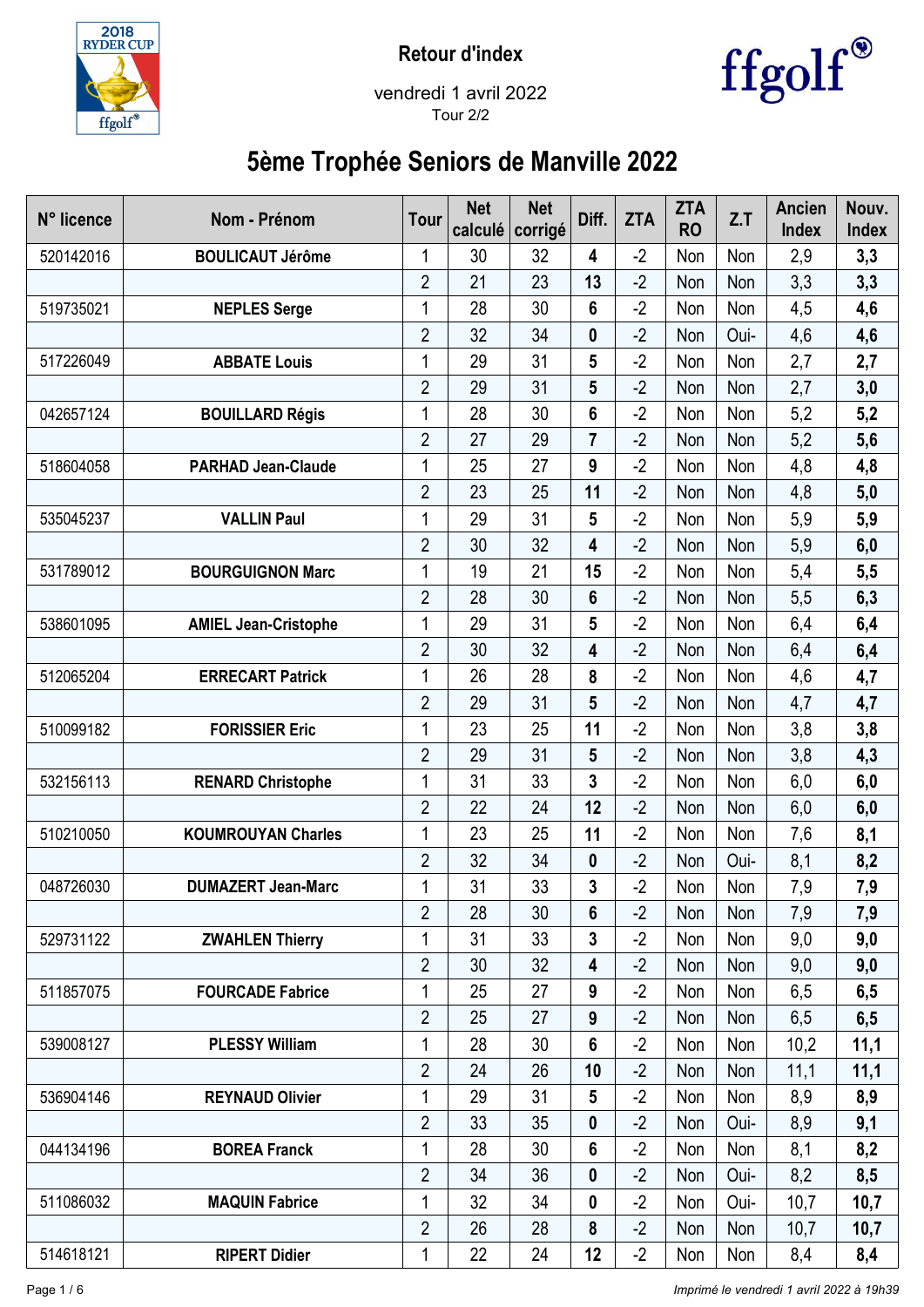| N° licence | Nom - Prénom                 | <b>Tour</b>         | <b>Net</b><br>calculé | <b>Net</b><br>corrigé | Diff.            | <b>ZTA</b>  | <b>ZTA</b><br><b>RO</b> | Z.T        | Ancien<br><b>Index</b> | Nouv.<br><b>Index</b> |
|------------|------------------------------|---------------------|-----------------------|-----------------------|------------------|-------------|-------------------------|------------|------------------------|-----------------------|
|            |                              | $\overline{2}$      | 34                    | 36                    | 0                | $-2$        | Non                     | Oui-       | 8,4                    | 8,5                   |
| 529436282  | <b>BONCI Alain</b>           | 1                   | 26                    | 28                    | 8                | $-2$        | Non                     | Non        | 11,0                   | 11,0                  |
|            |                              | $\overline{2}$      | 35                    | 37                    | $-1$             | $-2$        | Non                     | Non        | 11,0                   | 11,0                  |
| 044981034  | <b>FORMICA Adrien</b>        | 1                   | 32                    | 34                    | $\boldsymbol{0}$ | $-2$        | Non                     | Oui-       | 9,5                    | 9,7                   |
|            |                              | $\overline{2}$      | 27                    | 29                    | $\overline{7}$   | $-2$        | Non                     | Non        | 9,7                    | 9,9                   |
| 514111098  | <b>BARONE Eric</b>           | 1                   | 32                    | 34                    | 0                | $-2$        | Non                     | Oui-       | 10,8                   | 10,8                  |
|            |                              | $\overline{2}$      | 0                     | 0                     | 36               | $\mathbf 0$ | Non                     | Non        | 10,8                   | 10,8                  |
| 537132111  | <b>FABRE Bruno</b>           | $\mathbf 1$         | 24                    | 26                    | 10               | $-2$        | Non                     | Non        | 10,9                   | 10,9                  |
|            |                              | $\overline{2}$      | 29                    | 31                    | 5                | $-2$        | Non                     | Non        | 10,9                   | 10,9                  |
| 532672136  | <b>MORALDO Freddy</b>        | 1                   | 26                    | 28                    | 8                | $-2$        | Non                     | Non        | 10,7                   | 10,7                  |
|            |                              | $\overline{2}$      | 24                    | 26                    | 10               | $-2$        | Non                     | Non        | 10,7                   | 10,7                  |
| 536427108  | <b>ARRAS Stephane</b>        | 1                   | 29                    | 31                    | 5                | $-2$        | Non                     | Non        | 12,0                   | 12,6                  |
|            |                              | $\overline{2}$      | 31                    | 33                    | 0                | $-2$        | Non                     | Oui-       | 12,6                   | 13,0                  |
| 526171162  | <b>ARREDONDO Olivier</b>     | 1                   | 29                    | 31                    | 5                | $-2$        | Non                     | Non        | 11,7                   | 11,7                  |
|            |                              | $\overline{2}$      | 33                    | 35                    | $\boldsymbol{0}$ | $-2$        | Non                     | Oui-       | 11,7                   | 11,8                  |
| 536235146  | <b>BARES Hervé</b>           | 1                   | 26                    | 28                    | 8                | $-2$        | Non                     | Non        | 13,4                   | 13,4                  |
|            |                              | $\overline{2}$      | 0<br>23               | 0                     | 36<br>11         | 0<br>$-2$   | Non                     | Non        | 13,4                   | 13,7                  |
| 540221072  | <b>OUET Jean Philippe</b>    | 1<br>$\overline{2}$ | 23                    | 25<br>23              | 13               | $\mathbf 0$ | Non<br>Non              | Non<br>Non | 14,1<br>14,1           | 14,1<br>14,1          |
| 514446021  | <b>SADI Laurent</b>          | 1                   | 27                    | 29                    | 7                | $-2$        | Non                     | Non        | 12,6                   | 12,7                  |
|            |                              | $\overline{2}$      | 31                    | 33                    | $\boldsymbol{0}$ | $-2$        | Non                     | Oui-       | 12,7                   | 12,7                  |
| 046134029  | <b>GOIFFON Daniel</b>        | 1                   | 34                    | 36                    | 0                | $-2$        | Non                     | Oui-       | 13,7                   | 13,6                  |
|            |                              | $\overline{2}$      | 28                    | 30                    | 6                | $-2$        | Non                     | Non        | 13,6                   | 13,6                  |
| 522640126  | <b>PUJUGUET Arnaud</b>       | 1                   | 27                    | 29                    | 7                | $-2$        | Non                     | Non        | 13,6                   | 14,3                  |
|            |                              | $\overline{2}$      | 33                    | 35                    | $\boldsymbol{0}$ | $-2$        | Non                     | Oui-       | 14,3                   | 14,3                  |
| 513430012  | <b>KUSEL Pierre</b>          | 1                   | 25                    | 27                    | 9                | $-2$        | Non                     | Non        | 1,8                    | 1,8                   |
|            |                              | $\overline{2}$      | 26                    | 28                    | 8                | $-2$        | Non                     | Non        | 1,8                    | 2,4                   |
| 041549091  | <b>BARJAVEL Jean-Marie</b>   | 1                   | 30                    | 32                    | 4                | $-2$        | Non                     | Non        | 3,2                    | 3,5                   |
|            |                              | $\overline{2}$      | 27                    | 29                    | $\overline{7}$   | $-2$        | Non                     | Non        | 3,5                    | 3,7                   |
| 048922026  | <b>DROSSAERT Claude</b>      | 1                   | $\mathbf 0$           | $\pmb{0}$             | 36               | 0           | Non                     | Non        | 3,3                    | 3,3                   |
|            |                              | $\overline{2}$      | ---                   |                       | ---              | 0           | Non                     | ---        | 3,4                    | 3,5                   |
| 512194084  | <b>LEGUIEL Bruno</b>         | 1                   | 29                    | 31                    | 5                | $-2$        | Non                     | Non        | 3,9                    | 4,0                   |
|            |                              | $\overline{2}$      | 25                    | 27                    | 9                | $-2$        | Non                     | Non        | 4,0                    | 4,4                   |
| 519631026  | <b>CHRISTIANSEN Rodolphe</b> | 1                   | 33                    | 35                    | 0                | $-2$        | Non                     | Oui-       | 4,2                    | 4,8                   |
|            |                              | $\overline{2}$      | 23                    | 25                    | 11               | $-2$        | Non                     | Non        | 4,8                    | 4,8                   |
| 511148082  | <b>BOREL Jean-Claude</b>     | $\mathbf 1$         | 31                    | 33                    | 3                | $-2$        | Non                     | Non        | 5,2                    | 5,2                   |
|            |                              | $\overline{2}$      | 33                    | 35                    | $\boldsymbol{0}$ | $-2$        | Non                     | Oui-       | 5,2                    | 5,2                   |
| 511940046  | <b>BENOISTE Fréderic</b>     | 1                   | 30                    | 32                    | 4                | $-2$        | Non                     | Non        | 4,2                    | 4,2                   |
|            |                              | $\overline{2}$      | 0                     | 0                     | 36               | 0           | Non                     | Non        | 4,2                    | 4,9                   |
| 512634090  | <b>POGGIO Christian</b>      | 1                   | 29                    | 31                    | 5                | $-2$        | Non                     | Non        | 5,2                    | 5,2                   |
|            |                              | $\overline{2}$      | 31                    | 33                    | 3                | $-2$        | Non                     | Non        | 5,2                    | 5,2                   |
| 048062278  | <b>CAVDAR Kamil</b>          | 1                   | 26                    | 28                    | 8                | $-2$        | Non                     | Non        | 6,2                    | 6,2                   |
|            |                              | $\overline{2}$      | 29                    | 31                    | 5                | $-2$        | Non                     | Non        | 6,2                    | 6,5                   |
| 518497068  | <b>BAYSSAT Pierre</b>        | 1                   | 32                    | 34                    | $\boldsymbol{0}$ | $-2$        | Non                     | Oui-       | 5,5                    | 5,5                   |
|            |                              | $\overline{2}$      | 28                    | 30                    | 6                | $-2$        | Non                     | Non        | 5,5                    | 5,5                   |
| 532788011  | <b>GAMARRA Lionel</b>        | 1                   | 29                    | 31                    | 5                | $-2$        | Non                     | Non        | 5,5                    | 5,5                   |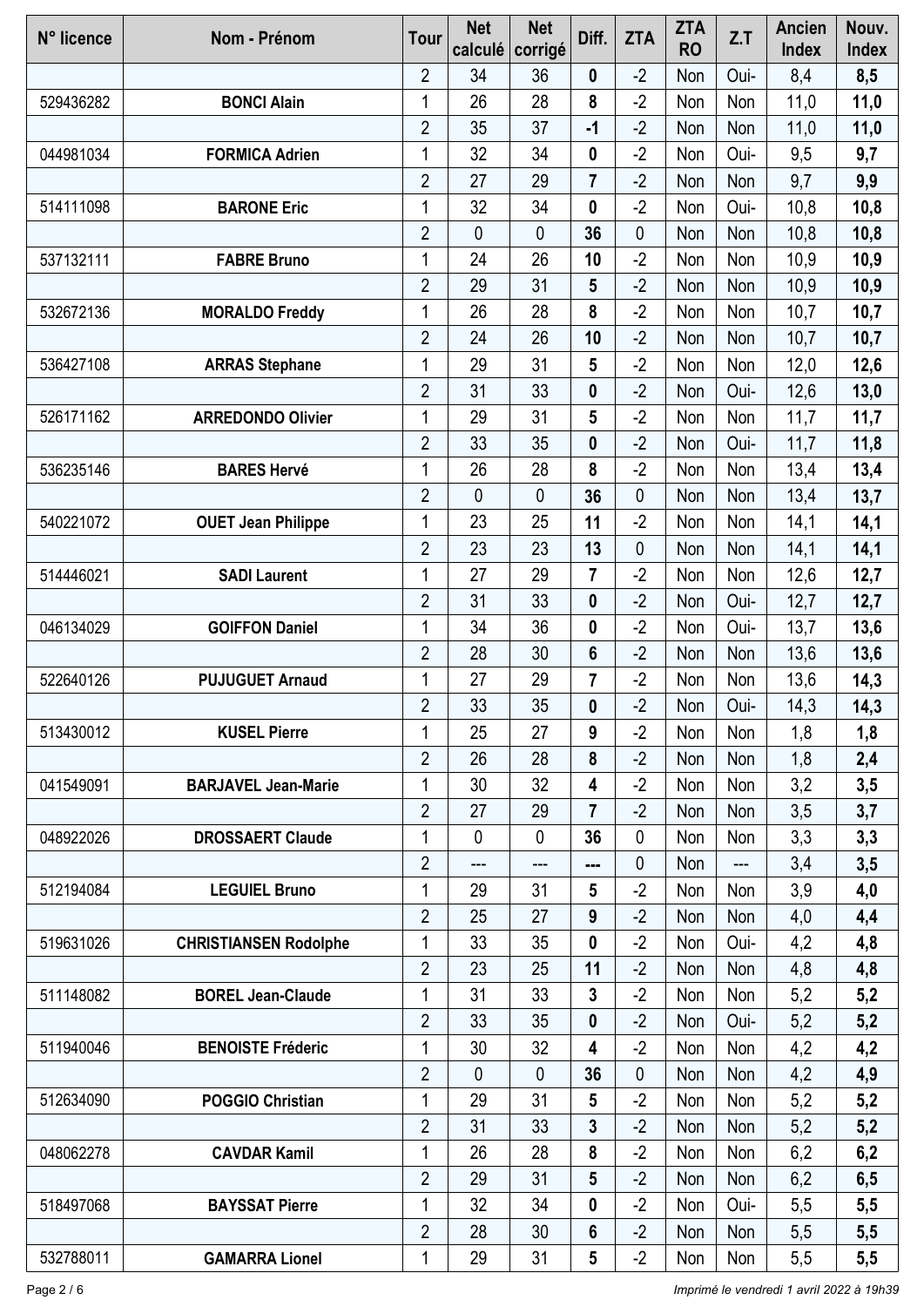| $\overline{2}$<br>33<br>35<br>$-2$<br>5,5<br>0<br>Oui-<br>5,5<br>Non<br>$-2$<br>1<br>30<br>32<br>4<br>046365012<br>6,0<br>6,1<br><b>SEJALON Maurice</b><br>Non<br>Non<br>$\overline{2}$<br>$-2$<br>29<br>31<br>5<br>6,1<br>6,1<br>Non<br>Non<br>22<br>$-2$<br>12<br>6,5<br>6,8<br>1<br>24<br>Non<br>540918123<br>Non<br><b>VICTORIA-NIETO Yann</b><br>$\overline{2}$<br>$-2$<br>22<br>24<br>12<br>6,8<br>Non<br>6,8<br>Non<br>$\mathbf{1}$<br>28<br>$-2$<br>30<br>6<br>6,1<br>6,1<br>Non<br>Non<br><b>GUIBAL Marc</b><br>548585166<br>$-2$<br>$\overline{2}$<br>30<br>4<br>32<br>6,1<br>6,1<br>Non<br>Non<br>$-2$<br>1<br>25<br>27<br>9<br>6,6<br>6,6<br>Non<br>513550142<br><b>SOBRAL Victor</b><br>Non<br>$\overline{2}$<br>28<br>$-2$<br>30<br>$6\phantom{a}$<br>6,6<br>Non<br>7,0<br>Non<br>28<br>$6\phantom{a}$<br>$-2$<br>1<br>30<br>Non<br>10,0<br>10,0<br>510989194<br><b>BEKIRIAN Robert</b><br>Non<br>$\overline{2}$<br>31<br>$-2$<br>33<br>3<br>10,0<br>Non<br>10,0<br>Non<br>$-2$<br>28<br>30<br>6<br>520278157<br>1<br>Non<br>9,5<br>9,7<br><b>BOURDILLON Philippe</b><br>Non<br>$\overline{2}$<br>$-2$<br>26<br>28<br>8<br>9,7<br>10,1<br>Non<br>Non<br>30<br>$-2$<br>$\mathbf{1}$<br>32<br>4<br>8,3<br>8,3<br>537075095<br>Non<br>Non<br><b>VILLENEUVE Eric</b><br>$-2$<br>$\overline{2}$<br>28<br>8,3<br>30<br>Non<br>6<br>Non<br>8,3<br>33<br>$-2$<br>511177167<br>1<br>35<br>0<br>Oui-<br>9,4<br>9,4<br><b>DRUGMANNE Nicolas</b><br>Non<br>$\overline{2}$<br>29<br>5<br>$-2$<br>31<br>9,9<br>Non<br>Non<br>9,4<br>$\overline{7}$<br>27<br>$-2$<br>8,7<br>1<br>29<br>8,6<br>Non<br>521627269<br><b>GALEA Damien</b><br>Non<br>$-2$<br>$\overline{2}$<br>25<br>27<br>9<br>Non<br>8,7<br>8,7<br>Non<br>27<br>$-2$<br>1<br>29<br>$\overline{7}$<br>8,5<br>8,6<br>Non<br>Non<br>538785138<br><b>GAUTIER Jean-Christophe</b><br>$\overline{2}$<br>20<br>$-2$<br>22<br>14<br>8,6<br>9,3<br>Non<br>Non<br>$-2$<br>1<br>27<br>6,1<br>535712104<br>29<br>$\overline{\mathbf{r}}$<br>Non<br><b>JACQUEMIN Didier</b><br>Non<br>6,1<br>$\overline{2}$<br>26<br>$-2$<br>28<br>8<br>6,1<br>6,4<br>Non<br>Non<br>28<br>$6\phantom{1}$<br>$-2$<br>043092147<br>1<br>30<br>8,7<br>8,7<br><b>MARTINI Jean-Bernard</b><br>Non<br>Non<br>$\overline{2}$<br>$-2$<br>27<br>$\overline{7}$<br>29<br>8,7<br>8,7<br>Non<br>Non<br>31<br>33<br>$-2$<br>$\overline{3}$<br>9,0<br>9,0<br>049578018<br>1<br>Non<br><b>NADOBNY Pascal</b><br>Non<br>$\overline{2}$<br>32<br>$-2$<br>34<br>$\mathbf{0}$<br>Oui-<br>9,0<br>9,0<br>Non<br>$-2$<br>1<br>31<br>33<br>3<br>9,2<br>Non<br>Non<br>10,8<br>534663231<br><b>LEMERCIER Eric</b><br>$\overline{2}$<br>28<br>$-2$<br>30<br>$6\phantom{1}$<br>10,8<br>Non<br>Non<br>11,0<br>$-2$<br>$\mathbf{1}$<br>27<br>29<br>$\overline{7}$<br>9,4<br>514431171<br>Non<br>Non<br>9,4<br><b>GIORDANO Patrick</b><br>$\overline{2}$<br>$-2$<br>24<br>26<br>10<br>9,4<br>9,4<br>Non<br>Non<br>26<br>$-2$<br>1<br>28<br>8<br>9,7<br>9,7<br>Non<br>041864176<br><b>SABAGH Paul</b><br>Non<br>$\overline{2}$<br>$-2$<br>27<br>29<br>$\overline{\mathbf{r}}$<br>9,7<br>9,7<br>Non<br>Non<br>1<br>29<br>5<br>$-2$<br>31<br>9,4<br>9,8<br>Non<br>Non<br>532865160<br><b>CORNILLE Olivier</b><br>$\overline{2}$<br>$-2$<br>30<br>32<br>4<br>9,8<br>9,8<br>Non<br>Non<br>1<br>26<br>28<br>8<br>$-2$<br>11,3<br>12,0<br>540743133<br><b>CHABAS Philippe</b><br>Non<br>Non<br>$\overline{2}$<br>$-2$<br>30<br>32<br>4<br>12,0<br>13,1<br>Non<br>Non<br>1<br>$\mathbf 0$<br>$\mathbf 0$<br>36<br>0<br>Non<br>9,7<br>9,7<br>515751047<br><b>DEFOUILHOUX Jean-Paul</b><br>Non<br>$\overline{2}$<br>$\mathbf 0$<br>9,8<br>9,9<br>Non<br>---<br>---<br>$---$<br>---<br>27<br>$-2$<br>1<br>7<br>9,7<br>9,7<br>514298165<br>29<br>Non<br>Non<br><b>LAMBERT André-Pierre</b><br>$\overline{2}$<br>$-2$<br>30<br>32<br>4<br>9,7<br>9,7<br>Non<br>Non<br>$\mathbf{1}$<br>$-2$<br>30<br>32<br>4<br>8,7<br>8,7<br>518431271<br>Non<br>Non<br><b>PRIAULET Philippe</b><br>$\overline{2}$<br>$-2$<br>29<br>31<br>$5\phantom{1}$<br>8,7<br>8,7<br>Non<br>Non<br>1<br>32<br>$\mathbf 0$<br>$-2$<br>34<br>Oui-<br>10,2<br>10,2<br>541053243<br><b>DEPEYRE Philippe</b><br>Non | N° licence | Nom - Prénom | <b>Tour</b>    | <b>Net</b><br>calculé | <b>Net</b><br>corrigé | Diff.    | <b>ZTA</b> | <b>ZTA</b><br><b>RO</b> | Z.T  | Ancien<br><b>Index</b> | Nouv.<br><b>Index</b> |
|-------------------------------------------------------------------------------------------------------------------------------------------------------------------------------------------------------------------------------------------------------------------------------------------------------------------------------------------------------------------------------------------------------------------------------------------------------------------------------------------------------------------------------------------------------------------------------------------------------------------------------------------------------------------------------------------------------------------------------------------------------------------------------------------------------------------------------------------------------------------------------------------------------------------------------------------------------------------------------------------------------------------------------------------------------------------------------------------------------------------------------------------------------------------------------------------------------------------------------------------------------------------------------------------------------------------------------------------------------------------------------------------------------------------------------------------------------------------------------------------------------------------------------------------------------------------------------------------------------------------------------------------------------------------------------------------------------------------------------------------------------------------------------------------------------------------------------------------------------------------------------------------------------------------------------------------------------------------------------------------------------------------------------------------------------------------------------------------------------------------------------------------------------------------------------------------------------------------------------------------------------------------------------------------------------------------------------------------------------------------------------------------------------------------------------------------------------------------------------------------------------------------------------------------------------------------------------------------------------------------------------------------------------------------------------------------------------------------------------------------------------------------------------------------------------------------------------------------------------------------------------------------------------------------------------------------------------------------------------------------------------------------------------------------------------------------------------------------------------------------------------------------------------------------------------------------------------------------------------------------------------------------------------------------------------------------------------------------------------------------------------------------------------------------------------------------------------------------------------------------------------------------------------------------------------------------------------------------------------------------------------------------------------------------------------------------------------------------------------------------------------------------------------------------------------------------------------------------------------------------------------------------------------------------------------------------------------------------------------------------------------------------------------------------------------------------------------------------------------------------------------------------------------------------------|------------|--------------|----------------|-----------------------|-----------------------|----------|------------|-------------------------|------|------------------------|-----------------------|
|                                                                                                                                                                                                                                                                                                                                                                                                                                                                                                                                                                                                                                                                                                                                                                                                                                                                                                                                                                                                                                                                                                                                                                                                                                                                                                                                                                                                                                                                                                                                                                                                                                                                                                                                                                                                                                                                                                                                                                                                                                                                                                                                                                                                                                                                                                                                                                                                                                                                                                                                                                                                                                                                                                                                                                                                                                                                                                                                                                                                                                                                                                                                                                                                                                                                                                                                                                                                                                                                                                                                                                                                                                                                                                                                                                                                                                                                                                                                                                                                                                                                                                                                                                         |            |              |                |                       |                       |          |            |                         |      |                        |                       |
|                                                                                                                                                                                                                                                                                                                                                                                                                                                                                                                                                                                                                                                                                                                                                                                                                                                                                                                                                                                                                                                                                                                                                                                                                                                                                                                                                                                                                                                                                                                                                                                                                                                                                                                                                                                                                                                                                                                                                                                                                                                                                                                                                                                                                                                                                                                                                                                                                                                                                                                                                                                                                                                                                                                                                                                                                                                                                                                                                                                                                                                                                                                                                                                                                                                                                                                                                                                                                                                                                                                                                                                                                                                                                                                                                                                                                                                                                                                                                                                                                                                                                                                                                                         |            |              |                |                       |                       |          |            |                         |      |                        |                       |
|                                                                                                                                                                                                                                                                                                                                                                                                                                                                                                                                                                                                                                                                                                                                                                                                                                                                                                                                                                                                                                                                                                                                                                                                                                                                                                                                                                                                                                                                                                                                                                                                                                                                                                                                                                                                                                                                                                                                                                                                                                                                                                                                                                                                                                                                                                                                                                                                                                                                                                                                                                                                                                                                                                                                                                                                                                                                                                                                                                                                                                                                                                                                                                                                                                                                                                                                                                                                                                                                                                                                                                                                                                                                                                                                                                                                                                                                                                                                                                                                                                                                                                                                                                         |            |              |                |                       |                       |          |            |                         |      |                        |                       |
|                                                                                                                                                                                                                                                                                                                                                                                                                                                                                                                                                                                                                                                                                                                                                                                                                                                                                                                                                                                                                                                                                                                                                                                                                                                                                                                                                                                                                                                                                                                                                                                                                                                                                                                                                                                                                                                                                                                                                                                                                                                                                                                                                                                                                                                                                                                                                                                                                                                                                                                                                                                                                                                                                                                                                                                                                                                                                                                                                                                                                                                                                                                                                                                                                                                                                                                                                                                                                                                                                                                                                                                                                                                                                                                                                                                                                                                                                                                                                                                                                                                                                                                                                                         |            |              |                |                       |                       |          |            |                         |      |                        |                       |
|                                                                                                                                                                                                                                                                                                                                                                                                                                                                                                                                                                                                                                                                                                                                                                                                                                                                                                                                                                                                                                                                                                                                                                                                                                                                                                                                                                                                                                                                                                                                                                                                                                                                                                                                                                                                                                                                                                                                                                                                                                                                                                                                                                                                                                                                                                                                                                                                                                                                                                                                                                                                                                                                                                                                                                                                                                                                                                                                                                                                                                                                                                                                                                                                                                                                                                                                                                                                                                                                                                                                                                                                                                                                                                                                                                                                                                                                                                                                                                                                                                                                                                                                                                         |            |              |                |                       |                       |          |            |                         |      |                        |                       |
|                                                                                                                                                                                                                                                                                                                                                                                                                                                                                                                                                                                                                                                                                                                                                                                                                                                                                                                                                                                                                                                                                                                                                                                                                                                                                                                                                                                                                                                                                                                                                                                                                                                                                                                                                                                                                                                                                                                                                                                                                                                                                                                                                                                                                                                                                                                                                                                                                                                                                                                                                                                                                                                                                                                                                                                                                                                                                                                                                                                                                                                                                                                                                                                                                                                                                                                                                                                                                                                                                                                                                                                                                                                                                                                                                                                                                                                                                                                                                                                                                                                                                                                                                                         |            |              |                |                       |                       |          |            |                         |      |                        |                       |
|                                                                                                                                                                                                                                                                                                                                                                                                                                                                                                                                                                                                                                                                                                                                                                                                                                                                                                                                                                                                                                                                                                                                                                                                                                                                                                                                                                                                                                                                                                                                                                                                                                                                                                                                                                                                                                                                                                                                                                                                                                                                                                                                                                                                                                                                                                                                                                                                                                                                                                                                                                                                                                                                                                                                                                                                                                                                                                                                                                                                                                                                                                                                                                                                                                                                                                                                                                                                                                                                                                                                                                                                                                                                                                                                                                                                                                                                                                                                                                                                                                                                                                                                                                         |            |              |                |                       |                       |          |            |                         |      |                        |                       |
|                                                                                                                                                                                                                                                                                                                                                                                                                                                                                                                                                                                                                                                                                                                                                                                                                                                                                                                                                                                                                                                                                                                                                                                                                                                                                                                                                                                                                                                                                                                                                                                                                                                                                                                                                                                                                                                                                                                                                                                                                                                                                                                                                                                                                                                                                                                                                                                                                                                                                                                                                                                                                                                                                                                                                                                                                                                                                                                                                                                                                                                                                                                                                                                                                                                                                                                                                                                                                                                                                                                                                                                                                                                                                                                                                                                                                                                                                                                                                                                                                                                                                                                                                                         |            |              |                |                       |                       |          |            |                         |      |                        |                       |
|                                                                                                                                                                                                                                                                                                                                                                                                                                                                                                                                                                                                                                                                                                                                                                                                                                                                                                                                                                                                                                                                                                                                                                                                                                                                                                                                                                                                                                                                                                                                                                                                                                                                                                                                                                                                                                                                                                                                                                                                                                                                                                                                                                                                                                                                                                                                                                                                                                                                                                                                                                                                                                                                                                                                                                                                                                                                                                                                                                                                                                                                                                                                                                                                                                                                                                                                                                                                                                                                                                                                                                                                                                                                                                                                                                                                                                                                                                                                                                                                                                                                                                                                                                         |            |              |                |                       |                       |          |            |                         |      |                        |                       |
|                                                                                                                                                                                                                                                                                                                                                                                                                                                                                                                                                                                                                                                                                                                                                                                                                                                                                                                                                                                                                                                                                                                                                                                                                                                                                                                                                                                                                                                                                                                                                                                                                                                                                                                                                                                                                                                                                                                                                                                                                                                                                                                                                                                                                                                                                                                                                                                                                                                                                                                                                                                                                                                                                                                                                                                                                                                                                                                                                                                                                                                                                                                                                                                                                                                                                                                                                                                                                                                                                                                                                                                                                                                                                                                                                                                                                                                                                                                                                                                                                                                                                                                                                                         |            |              |                |                       |                       |          |            |                         |      |                        |                       |
|                                                                                                                                                                                                                                                                                                                                                                                                                                                                                                                                                                                                                                                                                                                                                                                                                                                                                                                                                                                                                                                                                                                                                                                                                                                                                                                                                                                                                                                                                                                                                                                                                                                                                                                                                                                                                                                                                                                                                                                                                                                                                                                                                                                                                                                                                                                                                                                                                                                                                                                                                                                                                                                                                                                                                                                                                                                                                                                                                                                                                                                                                                                                                                                                                                                                                                                                                                                                                                                                                                                                                                                                                                                                                                                                                                                                                                                                                                                                                                                                                                                                                                                                                                         |            |              |                |                       |                       |          |            |                         |      |                        |                       |
|                                                                                                                                                                                                                                                                                                                                                                                                                                                                                                                                                                                                                                                                                                                                                                                                                                                                                                                                                                                                                                                                                                                                                                                                                                                                                                                                                                                                                                                                                                                                                                                                                                                                                                                                                                                                                                                                                                                                                                                                                                                                                                                                                                                                                                                                                                                                                                                                                                                                                                                                                                                                                                                                                                                                                                                                                                                                                                                                                                                                                                                                                                                                                                                                                                                                                                                                                                                                                                                                                                                                                                                                                                                                                                                                                                                                                                                                                                                                                                                                                                                                                                                                                                         |            |              |                |                       |                       |          |            |                         |      |                        |                       |
|                                                                                                                                                                                                                                                                                                                                                                                                                                                                                                                                                                                                                                                                                                                                                                                                                                                                                                                                                                                                                                                                                                                                                                                                                                                                                                                                                                                                                                                                                                                                                                                                                                                                                                                                                                                                                                                                                                                                                                                                                                                                                                                                                                                                                                                                                                                                                                                                                                                                                                                                                                                                                                                                                                                                                                                                                                                                                                                                                                                                                                                                                                                                                                                                                                                                                                                                                                                                                                                                                                                                                                                                                                                                                                                                                                                                                                                                                                                                                                                                                                                                                                                                                                         |            |              |                |                       |                       |          |            |                         |      |                        |                       |
|                                                                                                                                                                                                                                                                                                                                                                                                                                                                                                                                                                                                                                                                                                                                                                                                                                                                                                                                                                                                                                                                                                                                                                                                                                                                                                                                                                                                                                                                                                                                                                                                                                                                                                                                                                                                                                                                                                                                                                                                                                                                                                                                                                                                                                                                                                                                                                                                                                                                                                                                                                                                                                                                                                                                                                                                                                                                                                                                                                                                                                                                                                                                                                                                                                                                                                                                                                                                                                                                                                                                                                                                                                                                                                                                                                                                                                                                                                                                                                                                                                                                                                                                                                         |            |              |                |                       |                       |          |            |                         |      |                        |                       |
|                                                                                                                                                                                                                                                                                                                                                                                                                                                                                                                                                                                                                                                                                                                                                                                                                                                                                                                                                                                                                                                                                                                                                                                                                                                                                                                                                                                                                                                                                                                                                                                                                                                                                                                                                                                                                                                                                                                                                                                                                                                                                                                                                                                                                                                                                                                                                                                                                                                                                                                                                                                                                                                                                                                                                                                                                                                                                                                                                                                                                                                                                                                                                                                                                                                                                                                                                                                                                                                                                                                                                                                                                                                                                                                                                                                                                                                                                                                                                                                                                                                                                                                                                                         |            |              |                |                       |                       |          |            |                         |      |                        |                       |
|                                                                                                                                                                                                                                                                                                                                                                                                                                                                                                                                                                                                                                                                                                                                                                                                                                                                                                                                                                                                                                                                                                                                                                                                                                                                                                                                                                                                                                                                                                                                                                                                                                                                                                                                                                                                                                                                                                                                                                                                                                                                                                                                                                                                                                                                                                                                                                                                                                                                                                                                                                                                                                                                                                                                                                                                                                                                                                                                                                                                                                                                                                                                                                                                                                                                                                                                                                                                                                                                                                                                                                                                                                                                                                                                                                                                                                                                                                                                                                                                                                                                                                                                                                         |            |              |                |                       |                       |          |            |                         |      |                        |                       |
|                                                                                                                                                                                                                                                                                                                                                                                                                                                                                                                                                                                                                                                                                                                                                                                                                                                                                                                                                                                                                                                                                                                                                                                                                                                                                                                                                                                                                                                                                                                                                                                                                                                                                                                                                                                                                                                                                                                                                                                                                                                                                                                                                                                                                                                                                                                                                                                                                                                                                                                                                                                                                                                                                                                                                                                                                                                                                                                                                                                                                                                                                                                                                                                                                                                                                                                                                                                                                                                                                                                                                                                                                                                                                                                                                                                                                                                                                                                                                                                                                                                                                                                                                                         |            |              |                |                       |                       |          |            |                         |      |                        |                       |
|                                                                                                                                                                                                                                                                                                                                                                                                                                                                                                                                                                                                                                                                                                                                                                                                                                                                                                                                                                                                                                                                                                                                                                                                                                                                                                                                                                                                                                                                                                                                                                                                                                                                                                                                                                                                                                                                                                                                                                                                                                                                                                                                                                                                                                                                                                                                                                                                                                                                                                                                                                                                                                                                                                                                                                                                                                                                                                                                                                                                                                                                                                                                                                                                                                                                                                                                                                                                                                                                                                                                                                                                                                                                                                                                                                                                                                                                                                                                                                                                                                                                                                                                                                         |            |              |                |                       |                       |          |            |                         |      |                        |                       |
|                                                                                                                                                                                                                                                                                                                                                                                                                                                                                                                                                                                                                                                                                                                                                                                                                                                                                                                                                                                                                                                                                                                                                                                                                                                                                                                                                                                                                                                                                                                                                                                                                                                                                                                                                                                                                                                                                                                                                                                                                                                                                                                                                                                                                                                                                                                                                                                                                                                                                                                                                                                                                                                                                                                                                                                                                                                                                                                                                                                                                                                                                                                                                                                                                                                                                                                                                                                                                                                                                                                                                                                                                                                                                                                                                                                                                                                                                                                                                                                                                                                                                                                                                                         |            |              |                |                       |                       |          |            |                         |      |                        |                       |
|                                                                                                                                                                                                                                                                                                                                                                                                                                                                                                                                                                                                                                                                                                                                                                                                                                                                                                                                                                                                                                                                                                                                                                                                                                                                                                                                                                                                                                                                                                                                                                                                                                                                                                                                                                                                                                                                                                                                                                                                                                                                                                                                                                                                                                                                                                                                                                                                                                                                                                                                                                                                                                                                                                                                                                                                                                                                                                                                                                                                                                                                                                                                                                                                                                                                                                                                                                                                                                                                                                                                                                                                                                                                                                                                                                                                                                                                                                                                                                                                                                                                                                                                                                         |            |              |                |                       |                       |          |            |                         |      |                        |                       |
|                                                                                                                                                                                                                                                                                                                                                                                                                                                                                                                                                                                                                                                                                                                                                                                                                                                                                                                                                                                                                                                                                                                                                                                                                                                                                                                                                                                                                                                                                                                                                                                                                                                                                                                                                                                                                                                                                                                                                                                                                                                                                                                                                                                                                                                                                                                                                                                                                                                                                                                                                                                                                                                                                                                                                                                                                                                                                                                                                                                                                                                                                                                                                                                                                                                                                                                                                                                                                                                                                                                                                                                                                                                                                                                                                                                                                                                                                                                                                                                                                                                                                                                                                                         |            |              |                |                       |                       |          |            |                         |      |                        |                       |
|                                                                                                                                                                                                                                                                                                                                                                                                                                                                                                                                                                                                                                                                                                                                                                                                                                                                                                                                                                                                                                                                                                                                                                                                                                                                                                                                                                                                                                                                                                                                                                                                                                                                                                                                                                                                                                                                                                                                                                                                                                                                                                                                                                                                                                                                                                                                                                                                                                                                                                                                                                                                                                                                                                                                                                                                                                                                                                                                                                                                                                                                                                                                                                                                                                                                                                                                                                                                                                                                                                                                                                                                                                                                                                                                                                                                                                                                                                                                                                                                                                                                                                                                                                         |            |              |                |                       |                       |          |            |                         |      |                        |                       |
|                                                                                                                                                                                                                                                                                                                                                                                                                                                                                                                                                                                                                                                                                                                                                                                                                                                                                                                                                                                                                                                                                                                                                                                                                                                                                                                                                                                                                                                                                                                                                                                                                                                                                                                                                                                                                                                                                                                                                                                                                                                                                                                                                                                                                                                                                                                                                                                                                                                                                                                                                                                                                                                                                                                                                                                                                                                                                                                                                                                                                                                                                                                                                                                                                                                                                                                                                                                                                                                                                                                                                                                                                                                                                                                                                                                                                                                                                                                                                                                                                                                                                                                                                                         |            |              |                |                       |                       |          |            |                         |      |                        |                       |
|                                                                                                                                                                                                                                                                                                                                                                                                                                                                                                                                                                                                                                                                                                                                                                                                                                                                                                                                                                                                                                                                                                                                                                                                                                                                                                                                                                                                                                                                                                                                                                                                                                                                                                                                                                                                                                                                                                                                                                                                                                                                                                                                                                                                                                                                                                                                                                                                                                                                                                                                                                                                                                                                                                                                                                                                                                                                                                                                                                                                                                                                                                                                                                                                                                                                                                                                                                                                                                                                                                                                                                                                                                                                                                                                                                                                                                                                                                                                                                                                                                                                                                                                                                         |            |              |                |                       |                       |          |            |                         |      |                        |                       |
|                                                                                                                                                                                                                                                                                                                                                                                                                                                                                                                                                                                                                                                                                                                                                                                                                                                                                                                                                                                                                                                                                                                                                                                                                                                                                                                                                                                                                                                                                                                                                                                                                                                                                                                                                                                                                                                                                                                                                                                                                                                                                                                                                                                                                                                                                                                                                                                                                                                                                                                                                                                                                                                                                                                                                                                                                                                                                                                                                                                                                                                                                                                                                                                                                                                                                                                                                                                                                                                                                                                                                                                                                                                                                                                                                                                                                                                                                                                                                                                                                                                                                                                                                                         |            |              |                |                       |                       |          |            |                         |      |                        |                       |
|                                                                                                                                                                                                                                                                                                                                                                                                                                                                                                                                                                                                                                                                                                                                                                                                                                                                                                                                                                                                                                                                                                                                                                                                                                                                                                                                                                                                                                                                                                                                                                                                                                                                                                                                                                                                                                                                                                                                                                                                                                                                                                                                                                                                                                                                                                                                                                                                                                                                                                                                                                                                                                                                                                                                                                                                                                                                                                                                                                                                                                                                                                                                                                                                                                                                                                                                                                                                                                                                                                                                                                                                                                                                                                                                                                                                                                                                                                                                                                                                                                                                                                                                                                         |            |              |                |                       |                       |          |            |                         |      |                        |                       |
|                                                                                                                                                                                                                                                                                                                                                                                                                                                                                                                                                                                                                                                                                                                                                                                                                                                                                                                                                                                                                                                                                                                                                                                                                                                                                                                                                                                                                                                                                                                                                                                                                                                                                                                                                                                                                                                                                                                                                                                                                                                                                                                                                                                                                                                                                                                                                                                                                                                                                                                                                                                                                                                                                                                                                                                                                                                                                                                                                                                                                                                                                                                                                                                                                                                                                                                                                                                                                                                                                                                                                                                                                                                                                                                                                                                                                                                                                                                                                                                                                                                                                                                                                                         |            |              |                |                       |                       |          |            |                         |      |                        |                       |
|                                                                                                                                                                                                                                                                                                                                                                                                                                                                                                                                                                                                                                                                                                                                                                                                                                                                                                                                                                                                                                                                                                                                                                                                                                                                                                                                                                                                                                                                                                                                                                                                                                                                                                                                                                                                                                                                                                                                                                                                                                                                                                                                                                                                                                                                                                                                                                                                                                                                                                                                                                                                                                                                                                                                                                                                                                                                                                                                                                                                                                                                                                                                                                                                                                                                                                                                                                                                                                                                                                                                                                                                                                                                                                                                                                                                                                                                                                                                                                                                                                                                                                                                                                         |            |              |                |                       |                       |          |            |                         |      |                        |                       |
|                                                                                                                                                                                                                                                                                                                                                                                                                                                                                                                                                                                                                                                                                                                                                                                                                                                                                                                                                                                                                                                                                                                                                                                                                                                                                                                                                                                                                                                                                                                                                                                                                                                                                                                                                                                                                                                                                                                                                                                                                                                                                                                                                                                                                                                                                                                                                                                                                                                                                                                                                                                                                                                                                                                                                                                                                                                                                                                                                                                                                                                                                                                                                                                                                                                                                                                                                                                                                                                                                                                                                                                                                                                                                                                                                                                                                                                                                                                                                                                                                                                                                                                                                                         |            |              |                |                       |                       |          |            |                         |      |                        |                       |
|                                                                                                                                                                                                                                                                                                                                                                                                                                                                                                                                                                                                                                                                                                                                                                                                                                                                                                                                                                                                                                                                                                                                                                                                                                                                                                                                                                                                                                                                                                                                                                                                                                                                                                                                                                                                                                                                                                                                                                                                                                                                                                                                                                                                                                                                                                                                                                                                                                                                                                                                                                                                                                                                                                                                                                                                                                                                                                                                                                                                                                                                                                                                                                                                                                                                                                                                                                                                                                                                                                                                                                                                                                                                                                                                                                                                                                                                                                                                                                                                                                                                                                                                                                         |            |              |                |                       |                       |          |            |                         |      |                        |                       |
|                                                                                                                                                                                                                                                                                                                                                                                                                                                                                                                                                                                                                                                                                                                                                                                                                                                                                                                                                                                                                                                                                                                                                                                                                                                                                                                                                                                                                                                                                                                                                                                                                                                                                                                                                                                                                                                                                                                                                                                                                                                                                                                                                                                                                                                                                                                                                                                                                                                                                                                                                                                                                                                                                                                                                                                                                                                                                                                                                                                                                                                                                                                                                                                                                                                                                                                                                                                                                                                                                                                                                                                                                                                                                                                                                                                                                                                                                                                                                                                                                                                                                                                                                                         |            |              |                |                       |                       |          |            |                         |      |                        |                       |
|                                                                                                                                                                                                                                                                                                                                                                                                                                                                                                                                                                                                                                                                                                                                                                                                                                                                                                                                                                                                                                                                                                                                                                                                                                                                                                                                                                                                                                                                                                                                                                                                                                                                                                                                                                                                                                                                                                                                                                                                                                                                                                                                                                                                                                                                                                                                                                                                                                                                                                                                                                                                                                                                                                                                                                                                                                                                                                                                                                                                                                                                                                                                                                                                                                                                                                                                                                                                                                                                                                                                                                                                                                                                                                                                                                                                                                                                                                                                                                                                                                                                                                                                                                         |            |              |                |                       |                       |          |            |                         |      |                        |                       |
|                                                                                                                                                                                                                                                                                                                                                                                                                                                                                                                                                                                                                                                                                                                                                                                                                                                                                                                                                                                                                                                                                                                                                                                                                                                                                                                                                                                                                                                                                                                                                                                                                                                                                                                                                                                                                                                                                                                                                                                                                                                                                                                                                                                                                                                                                                                                                                                                                                                                                                                                                                                                                                                                                                                                                                                                                                                                                                                                                                                                                                                                                                                                                                                                                                                                                                                                                                                                                                                                                                                                                                                                                                                                                                                                                                                                                                                                                                                                                                                                                                                                                                                                                                         |            |              |                |                       |                       |          |            |                         |      |                        |                       |
|                                                                                                                                                                                                                                                                                                                                                                                                                                                                                                                                                                                                                                                                                                                                                                                                                                                                                                                                                                                                                                                                                                                                                                                                                                                                                                                                                                                                                                                                                                                                                                                                                                                                                                                                                                                                                                                                                                                                                                                                                                                                                                                                                                                                                                                                                                                                                                                                                                                                                                                                                                                                                                                                                                                                                                                                                                                                                                                                                                                                                                                                                                                                                                                                                                                                                                                                                                                                                                                                                                                                                                                                                                                                                                                                                                                                                                                                                                                                                                                                                                                                                                                                                                         |            |              |                |                       |                       |          |            |                         |      |                        |                       |
|                                                                                                                                                                                                                                                                                                                                                                                                                                                                                                                                                                                                                                                                                                                                                                                                                                                                                                                                                                                                                                                                                                                                                                                                                                                                                                                                                                                                                                                                                                                                                                                                                                                                                                                                                                                                                                                                                                                                                                                                                                                                                                                                                                                                                                                                                                                                                                                                                                                                                                                                                                                                                                                                                                                                                                                                                                                                                                                                                                                                                                                                                                                                                                                                                                                                                                                                                                                                                                                                                                                                                                                                                                                                                                                                                                                                                                                                                                                                                                                                                                                                                                                                                                         |            |              |                |                       |                       |          |            |                         |      |                        |                       |
|                                                                                                                                                                                                                                                                                                                                                                                                                                                                                                                                                                                                                                                                                                                                                                                                                                                                                                                                                                                                                                                                                                                                                                                                                                                                                                                                                                                                                                                                                                                                                                                                                                                                                                                                                                                                                                                                                                                                                                                                                                                                                                                                                                                                                                                                                                                                                                                                                                                                                                                                                                                                                                                                                                                                                                                                                                                                                                                                                                                                                                                                                                                                                                                                                                                                                                                                                                                                                                                                                                                                                                                                                                                                                                                                                                                                                                                                                                                                                                                                                                                                                                                                                                         |            |              |                |                       |                       |          |            |                         |      |                        |                       |
|                                                                                                                                                                                                                                                                                                                                                                                                                                                                                                                                                                                                                                                                                                                                                                                                                                                                                                                                                                                                                                                                                                                                                                                                                                                                                                                                                                                                                                                                                                                                                                                                                                                                                                                                                                                                                                                                                                                                                                                                                                                                                                                                                                                                                                                                                                                                                                                                                                                                                                                                                                                                                                                                                                                                                                                                                                                                                                                                                                                                                                                                                                                                                                                                                                                                                                                                                                                                                                                                                                                                                                                                                                                                                                                                                                                                                                                                                                                                                                                                                                                                                                                                                                         |            |              |                |                       |                       |          |            |                         |      |                        |                       |
|                                                                                                                                                                                                                                                                                                                                                                                                                                                                                                                                                                                                                                                                                                                                                                                                                                                                                                                                                                                                                                                                                                                                                                                                                                                                                                                                                                                                                                                                                                                                                                                                                                                                                                                                                                                                                                                                                                                                                                                                                                                                                                                                                                                                                                                                                                                                                                                                                                                                                                                                                                                                                                                                                                                                                                                                                                                                                                                                                                                                                                                                                                                                                                                                                                                                                                                                                                                                                                                                                                                                                                                                                                                                                                                                                                                                                                                                                                                                                                                                                                                                                                                                                                         |            |              |                |                       |                       |          |            |                         |      |                        |                       |
|                                                                                                                                                                                                                                                                                                                                                                                                                                                                                                                                                                                                                                                                                                                                                                                                                                                                                                                                                                                                                                                                                                                                                                                                                                                                                                                                                                                                                                                                                                                                                                                                                                                                                                                                                                                                                                                                                                                                                                                                                                                                                                                                                                                                                                                                                                                                                                                                                                                                                                                                                                                                                                                                                                                                                                                                                                                                                                                                                                                                                                                                                                                                                                                                                                                                                                                                                                                                                                                                                                                                                                                                                                                                                                                                                                                                                                                                                                                                                                                                                                                                                                                                                                         |            |              |                |                       |                       |          |            |                         |      |                        |                       |
|                                                                                                                                                                                                                                                                                                                                                                                                                                                                                                                                                                                                                                                                                                                                                                                                                                                                                                                                                                                                                                                                                                                                                                                                                                                                                                                                                                                                                                                                                                                                                                                                                                                                                                                                                                                                                                                                                                                                                                                                                                                                                                                                                                                                                                                                                                                                                                                                                                                                                                                                                                                                                                                                                                                                                                                                                                                                                                                                                                                                                                                                                                                                                                                                                                                                                                                                                                                                                                                                                                                                                                                                                                                                                                                                                                                                                                                                                                                                                                                                                                                                                                                                                                         |            |              |                |                       |                       |          |            |                         |      |                        |                       |
|                                                                                                                                                                                                                                                                                                                                                                                                                                                                                                                                                                                                                                                                                                                                                                                                                                                                                                                                                                                                                                                                                                                                                                                                                                                                                                                                                                                                                                                                                                                                                                                                                                                                                                                                                                                                                                                                                                                                                                                                                                                                                                                                                                                                                                                                                                                                                                                                                                                                                                                                                                                                                                                                                                                                                                                                                                                                                                                                                                                                                                                                                                                                                                                                                                                                                                                                                                                                                                                                                                                                                                                                                                                                                                                                                                                                                                                                                                                                                                                                                                                                                                                                                                         |            |              |                |                       |                       |          |            |                         |      |                        |                       |
|                                                                                                                                                                                                                                                                                                                                                                                                                                                                                                                                                                                                                                                                                                                                                                                                                                                                                                                                                                                                                                                                                                                                                                                                                                                                                                                                                                                                                                                                                                                                                                                                                                                                                                                                                                                                                                                                                                                                                                                                                                                                                                                                                                                                                                                                                                                                                                                                                                                                                                                                                                                                                                                                                                                                                                                                                                                                                                                                                                                                                                                                                                                                                                                                                                                                                                                                                                                                                                                                                                                                                                                                                                                                                                                                                                                                                                                                                                                                                                                                                                                                                                                                                                         |            |              |                |                       |                       |          |            |                         |      |                        |                       |
|                                                                                                                                                                                                                                                                                                                                                                                                                                                                                                                                                                                                                                                                                                                                                                                                                                                                                                                                                                                                                                                                                                                                                                                                                                                                                                                                                                                                                                                                                                                                                                                                                                                                                                                                                                                                                                                                                                                                                                                                                                                                                                                                                                                                                                                                                                                                                                                                                                                                                                                                                                                                                                                                                                                                                                                                                                                                                                                                                                                                                                                                                                                                                                                                                                                                                                                                                                                                                                                                                                                                                                                                                                                                                                                                                                                                                                                                                                                                                                                                                                                                                                                                                                         |            |              | $\overline{2}$ | 33                    | 35                    | $\bf{0}$ | $-2$       | Non                     | Oui- | 10,2                   | 10,2                  |
| 1<br>30<br>32<br>$-2$<br>4<br>9,7<br>533034010<br>Non<br>9,7<br><b>PAGES Bernard</b><br>Non                                                                                                                                                                                                                                                                                                                                                                                                                                                                                                                                                                                                                                                                                                                                                                                                                                                                                                                                                                                                                                                                                                                                                                                                                                                                                                                                                                                                                                                                                                                                                                                                                                                                                                                                                                                                                                                                                                                                                                                                                                                                                                                                                                                                                                                                                                                                                                                                                                                                                                                                                                                                                                                                                                                                                                                                                                                                                                                                                                                                                                                                                                                                                                                                                                                                                                                                                                                                                                                                                                                                                                                                                                                                                                                                                                                                                                                                                                                                                                                                                                                                             |            |              |                |                       |                       |          |            |                         |      |                        |                       |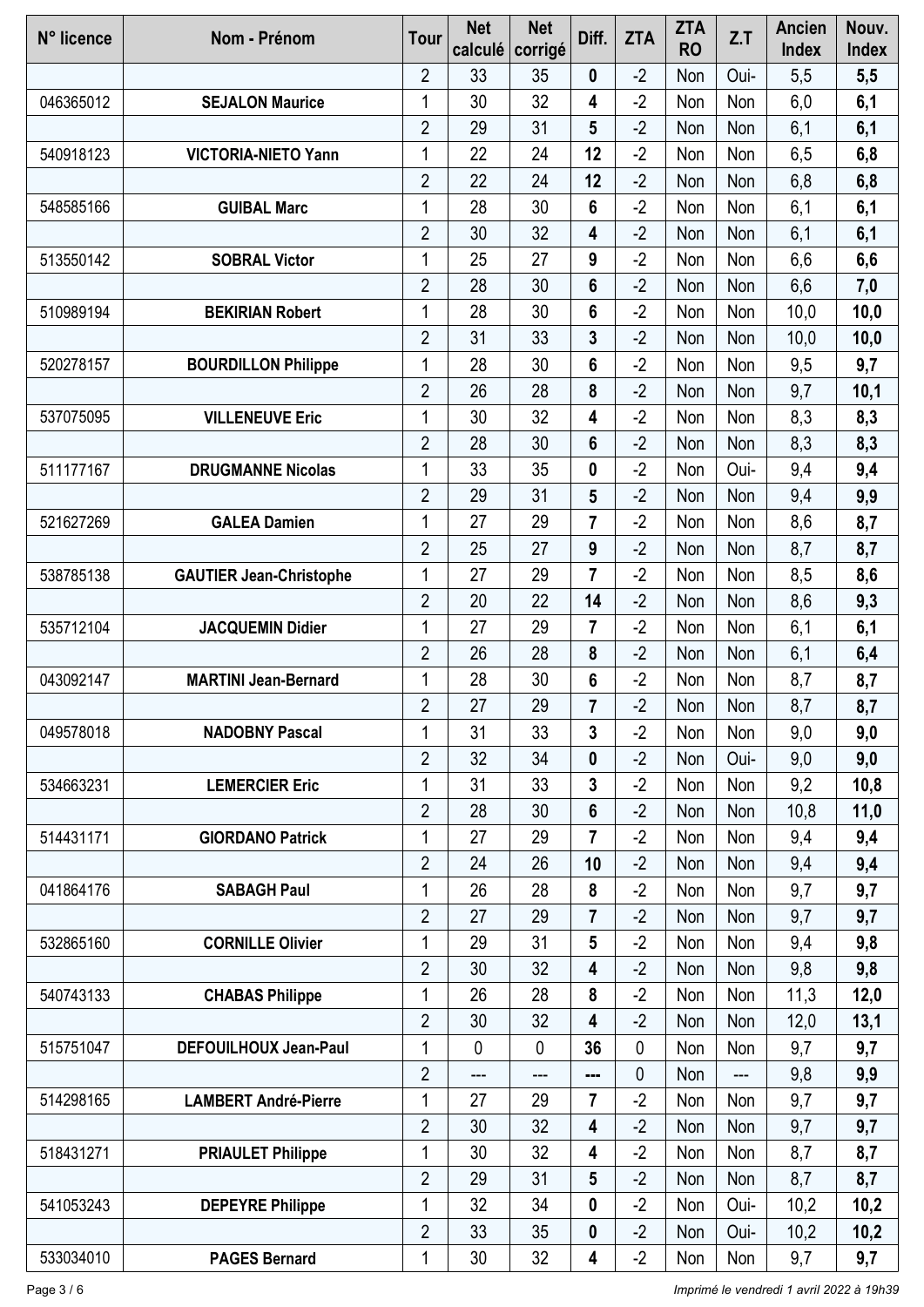| N° licence | Nom - Prénom                | <b>Tour</b>    | <b>Net</b><br>calculé | <b>Net</b><br>corrigé | Diff.                   | <b>ZTA</b>  | <b>ZTA</b><br><b>RO</b> | Z.T  | <b>Ancien</b><br><b>Index</b> | Nouv.<br><b>Index</b> |
|------------|-----------------------------|----------------|-----------------------|-----------------------|-------------------------|-------------|-------------------------|------|-------------------------------|-----------------------|
|            |                             | $\overline{2}$ | 24                    | 26                    | 10                      | $-2$        | Non                     | Non  | 9,7                           | 9,7                   |
| 524462271  | <b>FERRARI Françis</b>      | 1              | 22                    | 24                    | 12                      | $-2$        | Non                     | Non  | 11,5                          | 11,5                  |
|            |                             | $\overline{2}$ | 33                    | 35                    | 0                       | $-2$        | Non                     | Oui- | 11,5                          | 11,5                  |
| 043356022  | <b>GOURDEL Olivier</b>      | 1              | 30                    | 32                    | 4                       | $-2$        | Non                     | Non  | 10,9                          | 11,0                  |
|            |                             | $\overline{2}$ | 29                    | 31                    | 5                       | $-2$        | Non                     | Non  | 11,0                          | 11,0                  |
| 525276060  | <b>JAUFFRET Jean-Pierre</b> | 1              | 24                    | 26                    | 10                      | $-2$        | Non                     | Non  | 10,7                          | 11,8                  |
|            |                             | $\overline{2}$ | 0                     | 0                     | 36                      | $\mathbf 0$ | Non                     | Non  | 11,8                          | 12,6                  |
| 535044130  | <b>PELLESTOR Eric</b>       | 1              | 32                    | 34                    | $\boldsymbol{0}$        | $-2$        | Non                     | Oui- | 10,7                          | 11,4                  |
|            |                             | $\overline{2}$ | 27                    | 29                    | $\overline{\mathbf{r}}$ | $-2$        | Non                     | Non  | 11,4                          | 12,2                  |
| 531848118  | <b>BLANC Gerard</b>         | 1              | 28                    | 30                    | 6                       | $-2$        | Non                     | Non  | 10,9                          | 10,9                  |
|            |                             | $\overline{2}$ | 32                    | 34                    | 0                       | $-2$        | Non                     | Oui- | 10,9                          | 10,9                  |
| 045801041  | <b>SCISCO François</b>      | 1              | 28                    | 30                    | 6                       | $-2$        | Non                     | Non  | 11,4                          | 11,4                  |
|            |                             | $\overline{2}$ | 39                    | 41                    | $-5$                    | $-2$        | Non                     | Non  | 11,4                          | 10,8                  |
| 532308182  | <b>FELIX Daryl</b>          | $\mathbf{1}$   | 31                    | 33                    | 0                       | $-2$        | Non                     | Oui- | 11,9                          | 11,9                  |
|            |                             | $\overline{2}$ | 30                    | 32                    | 4                       | $-2$        | Non                     | Non  | 11,9                          | 12,6                  |
| 535386093  | <b>VALLE Lionel</b>         | 1              | 16                    | 18                    | 18                      | $-2$        | Non                     | Non  | 11,5                          | 11,5                  |
|            |                             | $\overline{2}$ | 22                    | 24                    | 12                      | $-2$        | Non                     | Non  | 11,5                          | 11,5                  |
| 522685098  | <b>CASTANIER Pierre</b>     | 1              | 27                    | 29                    | $\overline{7}$          | $-2$        | Non                     | Non  | 11,6                          | 11,6                  |
|            |                             | $\overline{2}$ | 26                    | 28                    | 8                       | $-2$        | Non                     | Non  | 11,6                          | 11,6                  |
| 047965069  | <b>GIRAUD Michel</b>        | 1              | 21                    | 23                    | 13                      | $-2$        | Non                     | Non  | 11,6                          | 11,6                  |
|            |                             | $\overline{2}$ | 0                     | $\mathbf{0}$          | 36                      | 0           | Non                     | Non  | 11,6                          | 11,6                  |
| 049749057  | <b>SOURISSEAU Philippe</b>  | 1              | 32                    | 34                    | 0                       | $-2$        | Non                     | Oui- | 11,6                          | 11,6                  |
|            |                             | $\overline{2}$ | 29                    | 31                    | 5                       | $-2$        | Non                     | Non  | 11,6                          | 11,6                  |
| 536782242  | <b>MALTAGLIATI Marc</b>     | 1              | 31                    | 33                    | 0                       | $-2$        | Non                     | Oui- | 12,1                          | 12,1                  |
|            |                             | $\overline{2}$ | 30                    | 32                    | 4                       | $-2$        | Non                     | Non  | 12,1                          | 12,3                  |
| 525465061  | <b>PITOUT Nicolas</b>       | 1              | 24                    | 26                    | 10                      | $-2$        | Non                     | Non  | 11,6                          | 11,7                  |
|            |                             | $\overline{2}$ | 29                    | 31                    | 5                       | $-2$        | Non                     | Non  | 11,7                          | 11,7                  |
| 528514163  | <b>LARESCHE Christophe</b>  | 1              | 29                    | 31                    | 5                       | $-2$        | Non                     | Non  | 11,9                          | 11,9                  |
|            |                             | $\overline{2}$ | 41                    | 43                    | $-7$                    | $-2$        | Non                     | Non  | 11,9                          | 11,3                  |
| 535575110  | <b>CHABERT Andre</b>        | $\mathbf{1}$   | 32                    | 34                    | 0                       | $-2$        | Non                     | Oui- | 12,1                          | 12,1                  |
|            |                             | $\overline{2}$ | 30                    | 32                    | 4                       | $-2$        | Non                     | Non  | 12,1                          | 12,2                  |
| 042358285  | <b>GIAMMETTA Bruno</b>      | 1              | 27                    | 29                    | $\overline{7}$          | $-2$        | Non                     | Non  | 12,0                          | 12,1                  |
|            |                             | $\overline{2}$ | 30                    | 32                    | 4                       | $-2$        | Non                     | Non  | 12,1                          | 12,1                  |
| 047529047  | <b>SAACKE Lionel</b>        | 1              | 34                    | 36                    | 0                       | $-2$        | Non                     | Oui- | 12,5                          | 13,0                  |
|            |                             | $\overline{2}$ | 26                    | 28                    | 8                       | $-2$        | Non                     | Non  | 13,0                          | 13,3                  |
| 524160052  | <b>BETOURNE Olivier</b>     | 1              | 23                    | 25                    | 11                      | $-2$        | Non                     | Non  | 12,4                          | 12,8                  |
|            |                             | $\overline{2}$ | 26                    | 28                    | 8                       | $-2$        | Non                     | Non  | 12,8                          | 12,9                  |
| 542851085  | <b>PERUCCA Christophe</b>   | 1              | 31                    | 33                    | $\boldsymbol{0}$        | $-2$        | Non                     | Oui- | 13,3                          | 13,9                  |
|            |                             | $\overline{2}$ | 35                    | 37                    | $-1$                    | $-2$        | Non                     | Non  | 13,9                          | 13,5                  |
| 046016243  | <b>BARRIER Brice</b>        | 1              | 28                    | 30                    | 6                       | $-2$        | Non                     | Non  | 13,1                          | 13,1                  |
|            |                             | $\overline{2}$ | 15                    | 17                    | 19                      | $-2$        | Non                     | Non  | 13,1                          | 13,1                  |
| 530887097  | <b>PARFAIT Monique</b>      | $\mathbf{1}$   | 32                    | 34                    | $\pmb{0}$               | $-2$        | Non                     | Oui- | 7,0                           | 7,0                   |
|            |                             | $\overline{2}$ | 27                    | 29                    | $\overline{\mathbf{r}}$ | $-2$        | Non                     | Non  | 7,0                           | 7,1                   |
| 521435010  | <b>BREHON Claudine</b>      | 1              | 26                    | 28                    | 8                       | $-2$        | Non                     | Non  | 15,5                          | 15,5                  |
|            |                             | $\overline{2}$ | 34                    | 36                    | 0                       | $-2$        | Non                     | Oui- | 15,5                          | 15,5                  |
| 518090185  | <b>REYNAUD Françoise</b>    | 1              | 36                    | 38                    | $-2$                    | $-2$        | Non                     | Non  | 11,7                          | 11,6                  |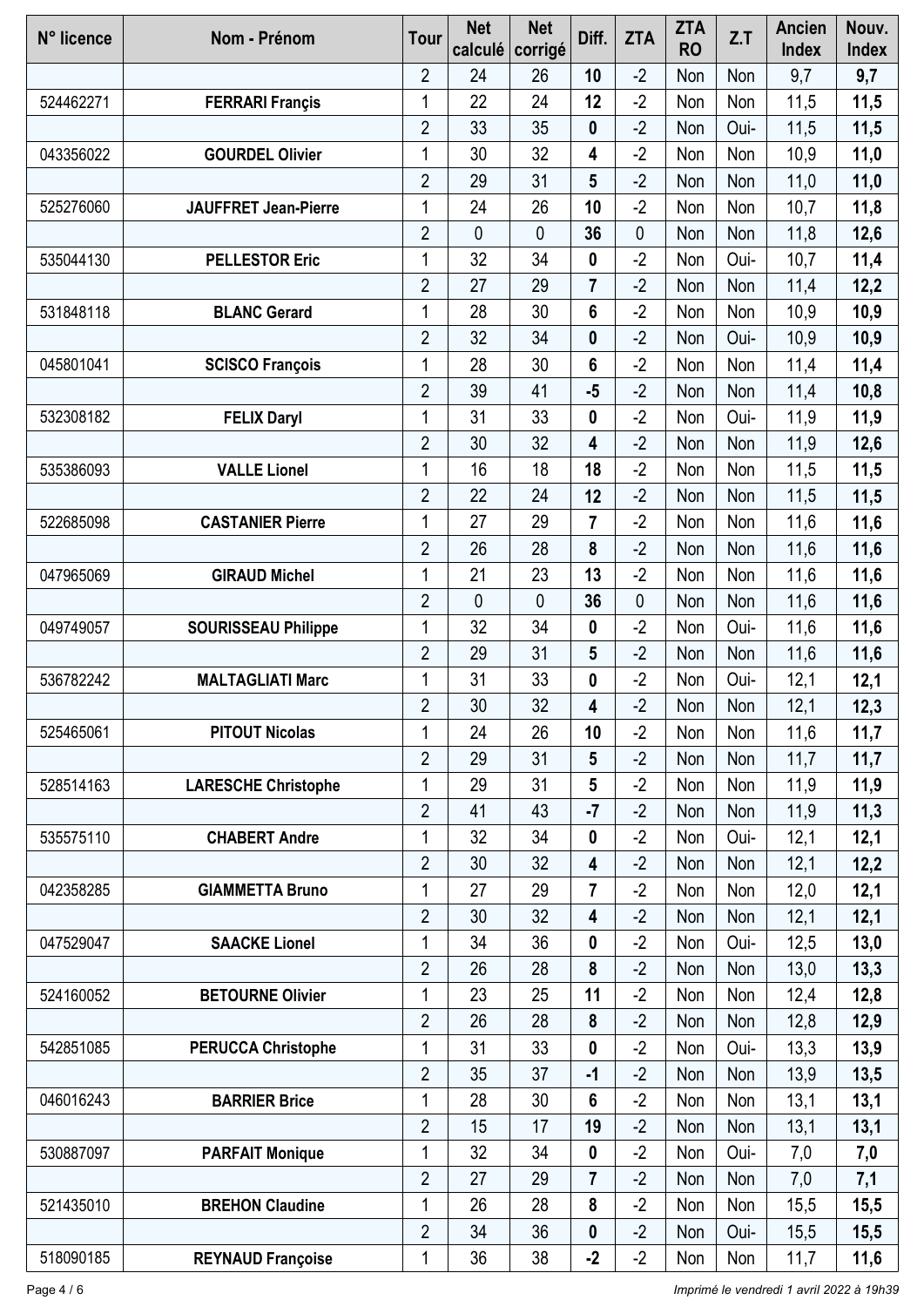| N° licence | Nom - Prénom                    | <b>Tour</b>    | <b>Net</b><br>calculé | <b>Net</b><br>corrigé | Diff.            | <b>ZTA</b>     | <b>ZTA</b><br><b>RO</b> | Z.T  | <b>Ancien</b><br><b>Index</b> | Nouv.<br><b>Index</b> |
|------------|---------------------------------|----------------|-----------------------|-----------------------|------------------|----------------|-------------------------|------|-------------------------------|-----------------------|
|            |                                 | $\overline{2}$ | 31                    | 33                    | 0                | $-2$           | Non                     | Oui- | 11,6                          | 11,6                  |
| 547481216  | <b>LEOTARD Sophie</b>           | 1              | 26                    | 28                    | 8                | $-2$           | Non                     | Non  | 17,9                          | 17,9                  |
|            |                                 | $\overline{2}$ | 29                    | 31                    | 5                | $-2$           | Non                     | Non  | 17,9                          | 17,9                  |
| 047898020  | <b>BRET Brigitte</b>            | 1              | 26                    | 26                    | 10               | 0              | Non                     | Non  | 19,9                          | 19,9                  |
|            |                                 | $\overline{2}$ | 27                    | 27                    | $\boldsymbol{9}$ | 0              | Non                     | Non  | 19,9                          | 20,0                  |
| 526589088  | <b>BOULET-CAPRON Sylvie</b>     | 1              | 23                    | 25                    | 11               | $-2$           | Non                     | Non  | 7,5                           | 7,5                   |
|            |                                 | $\overline{2}$ | 23                    | 25                    | 11               | $-2$           | Non                     | Non  | 7,5                           | 7,5                   |
| 536706128  | <b>GUILLARD Céline</b>          | 1              | 28                    | 30                    | 6                | $-2$           | Non                     | Non  | 5,9                           | 5,9                   |
|            |                                 | $\overline{2}$ | 31                    | 33                    | 3                | $-2$           | Non                     | Non  | 5,9                           | 5,9                   |
| 523238024  | <b>BOUCHONNET Elisabeth</b>     | 1              | 30                    | 32                    | 4                | $-2$           | Non                     | Non  | 6,6                           | 7,0                   |
|            |                                 | $\overline{2}$ | 30                    | 32                    | 4                | $-2$           | Non                     | Non  | 7,0                           | 7,5                   |
| 512968177  | <b>VAKTSKJOLD Inge</b>          | 1              | 25                    | 27                    | 9                | $-2$           | Non                     | Non  | 11,1                          | 11,4                  |
|            |                                 | $\overline{2}$ | 0                     | $\mathbf{0}$          | 36               | $\mathbf 0$    | Non                     | Non  | 11,4                          | 11,4                  |
| 532340128  | <b>COLOMEDA Sylvie</b>          | $\mathbf{1}$   | 32                    | 34                    | $\boldsymbol{0}$ | $-2$           | Non                     | Oui- | 11,0                          | 11,0                  |
|            |                                 | $\overline{2}$ | 31                    | 33                    | 3                | $-2$           | Non                     | Non  | 11,0                          | 11,0                  |
| 510362191  | <b>ROUSTAN Laurence</b>         | 1              | 19                    | 21                    | 15               | $-2$           | Non                     | Non  | 12,5                          | 12,5                  |
|            |                                 | $\overline{2}$ | 17                    | 19                    | 17               | $-2$           | Non                     | Non  | 12,5                          | 12,5                  |
| 544498080  | <b>FAVIER Hélène</b>            | 1              | 31                    | 33                    | $\boldsymbol{0}$ | $-2$           | Non                     | Oui- | 13,2                          | 13,2                  |
|            |                                 | $\overline{2}$ | 24                    | 26                    | 10               | $-2$           | Non                     | Non  | 13,2                          | 13,2                  |
| 048905048  | <b>DIESEL Pascale</b>           | $\mathbf 1$    | 25                    | 27                    | 9                | $-2$           | Non                     | Non  | 12,9                          | 13,5                  |
|            |                                 | $\overline{2}$ | 28                    | 30                    | 6                | $-2$           | Non                     | Non  | 13,5                          | 13,5                  |
| 043715096  | <b>ASSOUS Nicole</b>            | 1              | 24                    | 26                    | 10               | $-2$           | Non                     | Non  | 13,2                          | 13,2                  |
|            |                                 | $\overline{2}$ | 21                    | 23                    | 13               | $-2$           | Non                     | Non  | 13,2                          | 13,2                  |
| 041946114  | <b>MAILLIS Michèle</b>          | 1              | 30                    | 30                    | 6                | 0              | Non                     | Non  | 18,6                          | 18,6                  |
|            |                                 | $\overline{2}$ | 23                    | 23                    | 13               | $\overline{0}$ | Non                     | Non  | 18,6                          | 18,6                  |
| 047987302  | <b>DUTOIT Géraldine</b>         | 1              | 32                    | 34                    | 0                | $-2$           | Non                     | Oui- | 15,8                          | 15,8                  |
|            |                                 | $\overline{2}$ | 29                    | 31                    | 5                | $-2$           | Non                     | Non  | 15,8                          | 15,8                  |
| 531001013  | <b>BLOT Micheline</b>           | 1              | 33                    | 33                    | 0                | 0              | Non                     | Oui- | 18,6                          | 18,6                  |
|            |                                 | $\overline{2}$ | 30                    | 30                    | 6                | $\pmb{0}$      | Non                     | Non  | 18,6                          | 18,6                  |
| 045160166  | <b>RODIER-POUVREAU Brigitte</b> | 1              | 31                    | 31                    | 5                | 0              | Non                     | Non  | 19,9                          | 19,9                  |
|            |                                 | $\overline{2}$ | 18                    | 18                    | 18               | $\mathbf{0}$   | Non                     | Non  | 19,9                          | 20,0                  |
| 526097074  | <b>BAUDET Anne Sandrine</b>     | 1              | 34                    | 34                    | $\boldsymbol{0}$ | $\mathbf 0$    | Non                     | Oui- | 23,1                          | 23,0                  |
|            |                                 | $\overline{2}$ | 31                    | 31                    | 5                | 0              | Non                     | Non  | 23,0                          | 23,0                  |
| 046014247  | <b>BARRIER Caroline</b>         | 1              | 37                    | 37                    | $-1$             | 0              | Non                     | Non  | 29,4                          | 29,0                  |
|            |                                 | $\overline{2}$ | 28                    | 28                    | 8                | $\mathbf 0$    | Non                     | Non  | 29,0                          | 29,0                  |
| 043197202  | <b>FERRIÈRES Laurent</b>        | 1              | 22                    | 24                    | 12               | $-2$           | Non                     | Non  | 8,1                           | 8,2                   |
|            |                                 | $\overline{2}$ | 28                    | 30                    | 6                | $-2$           | Non                     | Non  | 8,2                           | 9,1                   |
| 047667219  | <b>BUSARDO Patrick</b>          | 1              | 25                    | 27                    | 9                | $-2$           | Non                     | Non  | 11,3                          | 11,3                  |
|            |                                 | $\overline{2}$ | 31                    | 33                    | 3                | $-2$           | Non                     | Non  | 11,3                          | 11,9                  |
| 530646070  | <b>GODEAU Jean Christophe</b>   | 1              | 29                    | 31                    | 5                | $-2$           | Non                     | Non  | 5,9                           | 6,0                   |
|            |                                 | $\overline{2}$ | 33                    | 35                    | 0                | $-2$           | Non                     | Oui- | 6,0                           | 6,2                   |
| 528749017  | <b>HOUTART Charles</b>          | $\mathbf{1}$   | 28                    | 30                    | 6                | $-2$           | Non                     | Non  | 2,8                           | 2,8                   |
|            |                                 | $\overline{2}$ | 30                    | 32                    | 4                | $-2$           | Non                     | Non  | 2,8                           | 3,3                   |
| 519038052  | <b>GONZALEZ Pascal</b>          | 1              | $\mathbf{0}$          | 0                     | 36               | $\mathbf 0$    | Non                     | Non  | 6,9                           | 6,9                   |
|            |                                 | $\overline{2}$ | ---                   | ---                   | ---              | 0              | Non                     | ---  | 7,0                           | 7,1                   |
| 049830054  | <b>MOLHER Patrice</b>           | 1              | 37                    | 39                    | $-3$             | $-2$           | Non                     | Non  | 9,4                           | 9,2                   |